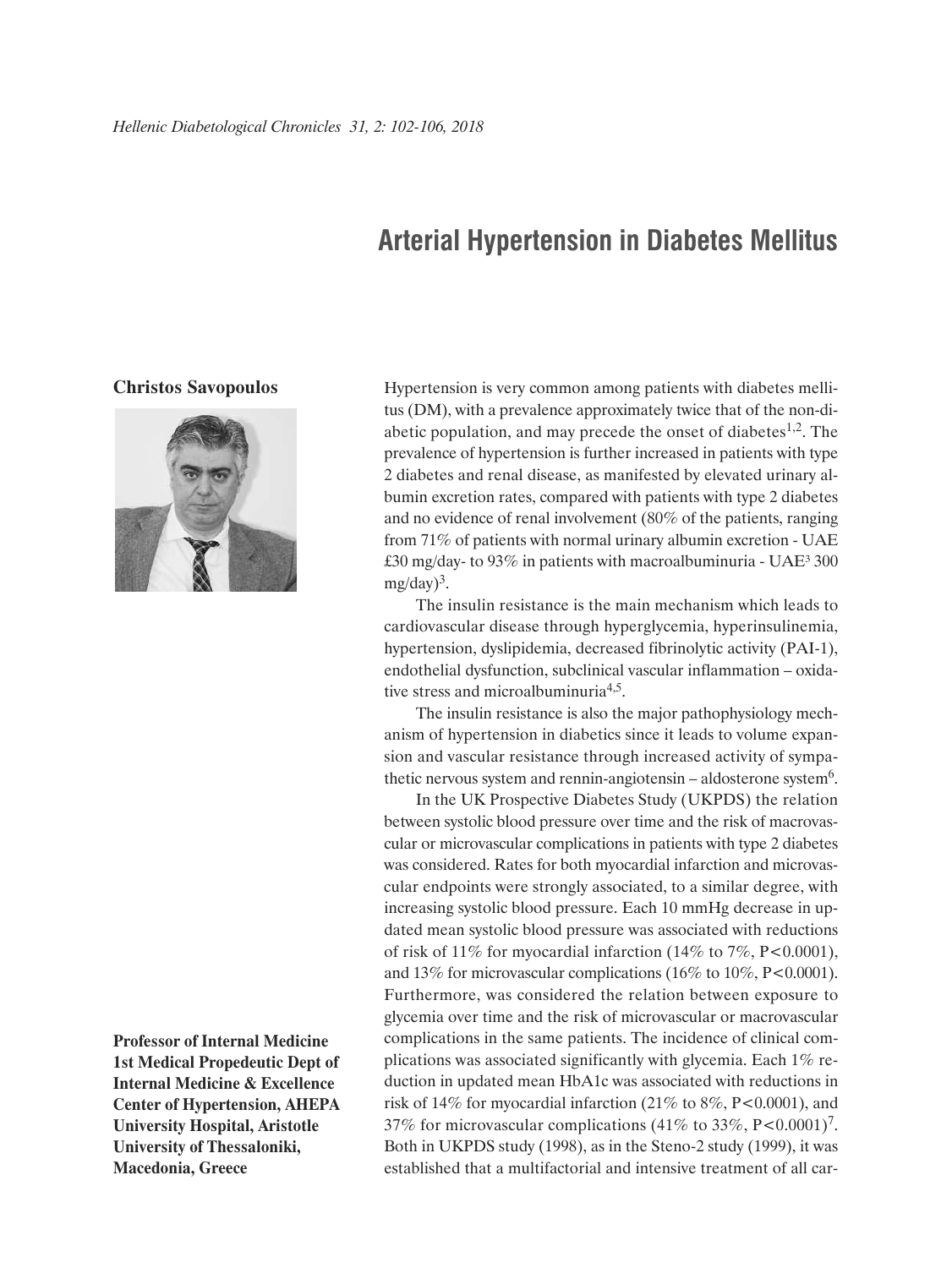diovascular risk factors in patients with DM is associated with a huge reduction in micro- & macrovascular complications of DM (63% and 53% respectively). Followed by a 10-year post-interventional benefit, which was called as phenomenon of inherited effect<sup>8,9</sup>! However the ADVANCE trial was the study according to the results of which, blood pressure (BP) should be routinely treated to the level of optimal normal if not and lower (<130/80 mmHg), if tolerated, in all patients with  $DM<sup>10</sup>$ . On the other hand, the ACCORD study revealed contradictory results according to which a reduction in systolic BP<120 and diastolic BP<70 mmHg with the intensive versus the standard procedure (140 mmHg vs < 120 mmHg) was not associated with statistically significant benefit in reduction of the primary outcome, a composite of cardiovascular death, nonfatal myocardial infarction, and nonfatal stroke. There were also no differences in any of the secondary outcomes except for a reduction in stroke. However, the incidence of stroke in the group treated to lower than 140 mmHg was much lower than expected, so the absolute difference in fatal and nonfatal stroke between the 2 groups was only 0.21% per year. Moreover, the glucose-lowering arm of the study (intensive glucose control with a target of HbA1c  $\lt 6\%$ ) was prematurely discontinued due to a rise in hypoglycemia and cardiovascular episodes  $(-35\%)^{11,12}$ .

Based on the contradictory results of the various studies in hypertensive diabetics and the fact that just in one study, the antihypertensive treatment reduced the mean systolic BP<130 mmHg (with only partial benefit micro- and macrovascular complications), the European Society of Hypertension / European Society of Cardiology issued the revised guidelines at 2009 as reappraisal of European guidelines on hypertension management 13. The most recent Guidelines —both European and American— confirm the Reappraisal of European guidelines on hypertension management, recommending higher blood pressure levels target since there are no enough data to support that a lower blood pressure actually reduces the cardiovascular events (Fig. 1, Fig.  $2)^{14,15}$ .

Over the past 30 years many guidelines about

| Blood pressure goals in hypertensive patients                                                                                                                                                                                            |              |                             |                  |
|------------------------------------------------------------------------------------------------------------------------------------------------------------------------------------------------------------------------------------------|--------------|-----------------------------|------------------|
| <b>Recommendations</b>                                                                                                                                                                                                                   |              | $Classa$ Level <sup>b</sup> | Ref <sup>c</sup> |
| A SBP goal $< 140$ mmHg:                                                                                                                                                                                                                 |              |                             |                  |
| a) is recommended in patients at low-moderate CV risk;                                                                                                                                                                                   | $\mathbf{I}$ | B                           | 266, 269, 270    |
| b) is recommended in patients with diabetes;                                                                                                                                                                                             | I            | $\mathbf{A}$                | 270, 275, 276    |
| c) should be considered in patients with previous stroke or TIA;                                                                                                                                                                         | <b>IIa</b>   | <sub>B</sub>                | 296, 297         |
| d) should be considered in patients with CHD;                                                                                                                                                                                            | <b>IIa</b>   | <sub>B</sub>                | 141, 265         |
| e) should be considered in patients with diabetic or non-diabetic CKD                                                                                                                                                                    | <b>IIa</b>   | B                           | 312, 313         |
| In elderly hypertensives less than 80 years old with $SBP \ge 160$ mmHg there is solid evi-<br>dence to recommend reducing SBP to between 150 and 140 mmHg                                                                               | T            | $\mathbf{A}$                | 265              |
| In fit elderly patients less than 80 years old SBP values <140 mmHg may be considered,<br>whereas in the fragile elderly population SBP goals should be adapted to individual teler-<br>ability                                          | <b>IIb</b>   | $\mathcal{C}$               |                  |
| In individuals older than 80 years and with initial SBP $\geq$ 160 mmHg, it is recommended to<br>reduce SBP to between 150 and 140 mmHg provided they are in good physical and mental<br>conditions                                      | $\mathbf I$  | B                           | 287              |
| A DBP target of <90 mmHg is always recommended, except in patients with diabetes, in<br>whom values <85 mmHg are recommended. It should nevertheless be considered that<br>DBP values between 80 and 85 mmHg are safe and well tolerated | $\mathbf{I}$ | $\mathbf{A}$                | 269, 290, 293    |

CHD, coronary heart disease; CKD, chronic kidney disease; CV, cardiovascular; DBP, diastolic blood pressure; SBP, systolic blood pressure; TIA, transient ischaemic attack.

aClass of recommendation

c Reference(S) supporting levels of evdence

*Fig. 1. ESC/ESH Guidelines for Management of Hypertension.*

Journal of Hypertension 2013; 31: 1281-1357

<sup>&</sup>lt;sup>b</sup>Level of evidence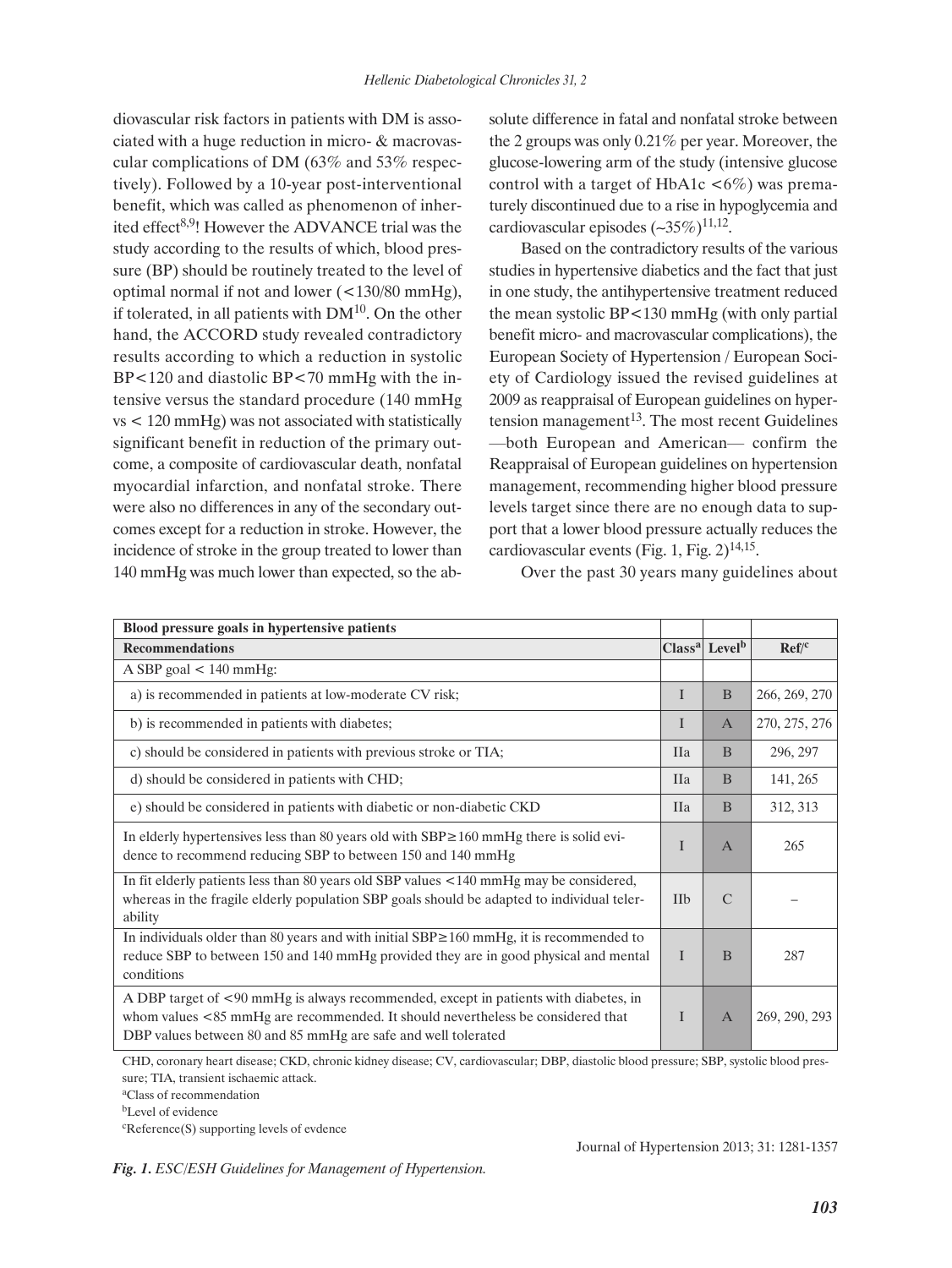*Hellenic Diabetological Chronicles 31, 2*

2014 Guideline for Management of High Blood Pressure, JNC-8



*Fig. 2. Guidelines for Management of High Blood Pressure, Join National Committee-8 (JNV-VIII).*

BP control in hypertensive diabetics have appeared. It is remarkable that for the first time in these recent guidelines, patients are classified according to their age with regards to the BP levels target. Also, the initiation of antihypertensive treatment is not only determined by the absolute levels of BP but also by the total cardiovascular risk as it is calculated by several scores (Framingham, Score, etc).

The most recent consensus report on BP by the American Diabetes Association (ADA) has also evaluated all recent data from the main trials and meta-analyses. The conclusion is the a BP target of 140/90 mmHg that is sustained at these levels and if the patient agrees and can tolerate BP reductions to

levels between 125-130 mmHg for systolic BP, every effort should be done to achieve this level since it is associated with fewer cardiovascular events and reduced mortality<sup>16</sup>. Recently completed the SPRINT Study with somewhat similar protocol as in AC-CORD Trial, but in non-diabetic patients, showed almost one-quarter reduction in all-cause mortality and one-third reduction of cardiovascular events with systolic BP goal  $\leq 120$  mmHg<sup>17</sup>. However in SPRINT Trial, BP was measured using a research technique (SPRINT specified 5 minutes of seated rest in a quiet room followed by 3 oscillometric measurements without an observer in the room). Furthermore, patients with DMor prior strokewere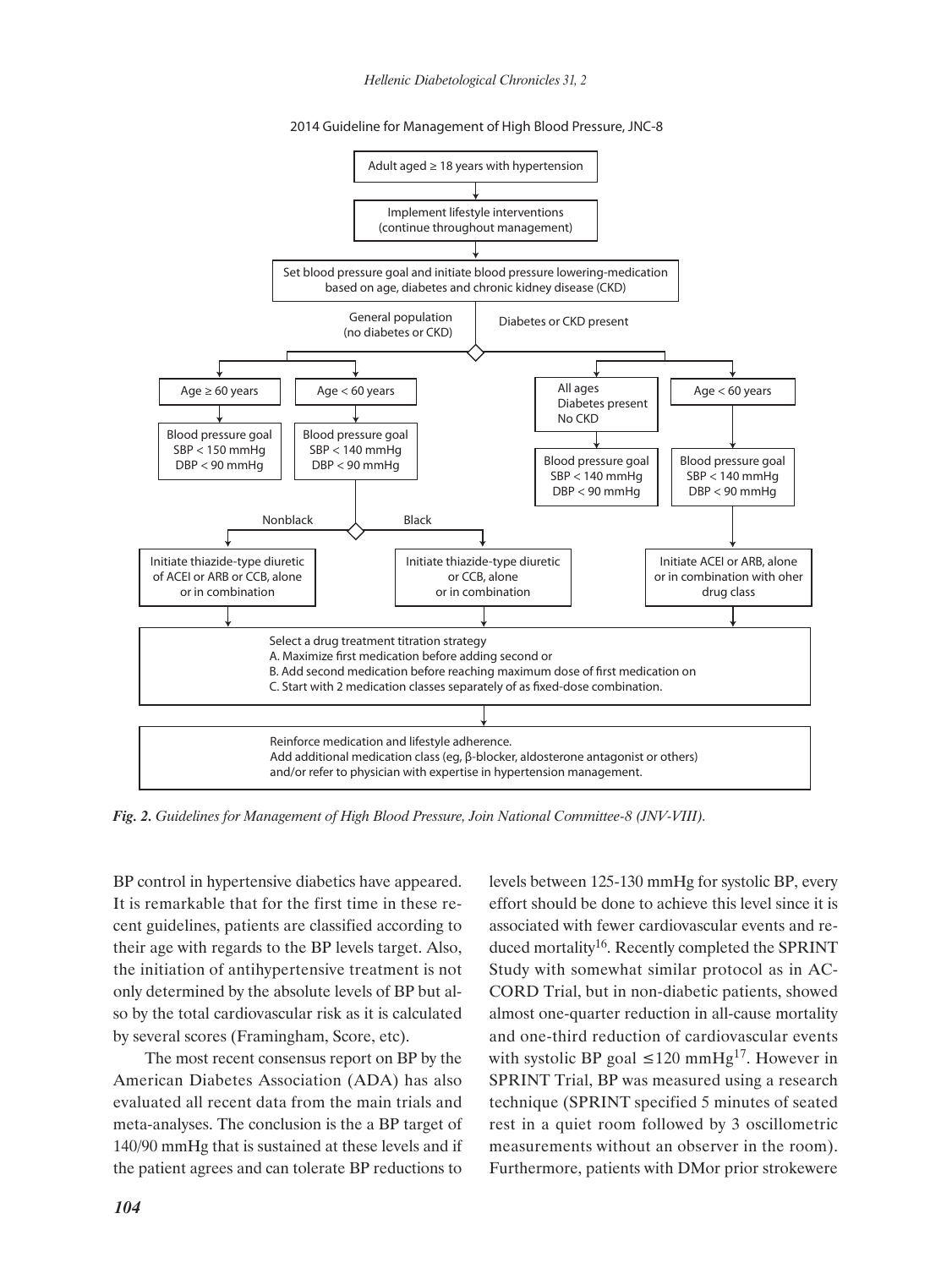excluded and frail elderly were underrepresented (28.2%). The fact that the study was open label in a strategy close to usual care with frequent visits may have helped to adjust the antihypertensive treatment if serious side effects occurred and thus minimized the risk of events. So, generalizability of the findings of SPRINT to patients with DM, stroke and to frail elderly is problematic $17$ .

With regard the initial choice of antihypertensive therapy ―beyond the non-pharmaceutical measures with lifestyle changes that offers a similar benefit with monotherapy  $(-20-38 \text{ mmHg})$ — it is also based on the coexisting conditions (co-morbidities). The initial choice of a certain antihypertensive category will be based on the effectiveness and safety of them (individualized) and taking into account the coexistence of subclinical target organ damage, overt cardiovascular or renal disease, the specific beneficial properties (pliotropic actions) of each class of drug beyond the reduction of BP, the selective organ protection of the heart, kidneys, brain, peripheral vessels, the coexistence of conditions for which some medicines are contraindicated and the likelihood of interactions between other drugs and the favorable metabolic profile, better tolerance / differences in the appearance of side effects of the newer drugs18. Renin-angiotensin-aldosterone system (RAAS) blocker is recommended in the treatment of hypertension in DM, particularly in the presence of proteinuria or micro-albuminuria. However, ACE inhibitors and angiotensin receptor blockers are only mandated for those with kidney disease (eGFR  $<$  60 ml/min/ 1.73 m<sup>2</sup>) with  $>$  300 mg/day of albuminuria. They are not preferred in normotensives with normal kidney function with or without microalbuminuria or hypertensives without albuminuria. The cornerstone is achieving BP reduction and not the drug class!<sup>18</sup>

When the systolic BP is  $> 20$  mmHg or diastolic  $BP > 10$  mmHg from BP target, we can use a combination (usual fixed combination which increase the compliance of the patients) of 2 antihypertensive drugs. Since resistant hypertension in diabetics is more often than hypertensive patients without DM, the average number of antihypertensive drugs are at least three19,20. The most appropriate combination seems to be the combination of a RAAS blocker with a calcium channel antagonist ―in particular in hypertensive diabetics― since despite the similar reduction of BP in comparison with other combinations (e.g. RAAS blocker with diuretics), there is a higher reduction in cardiovascular events and fewer cases of newly-diagnosed DM21,22. On the other hand, as in case of some antihypertensive classes which exert a beneficial effect on the glycemic profile, so some new classes of antidiabetic drugs such the Sodium – Glucose Contransporter-2 (SGLT2) inhibitors and the incretin mimetics and in particular the GLP-1 Agonists have a beneficial effect on BP by lowering these levels22,23. In particular, they exert vasodilatation, diuresis, sodium excretion, weight reduction while they also improve the aortic stiffness and the sodium-sensitivity to sodium-resistance (increased in  $DM)^{23,24}$ .

Despite the fact that currently various antihypertensive drugs and their fixed combinations are available, it is striking that the BP control ―and especially in diabetics― has remained low (1 out of 3 patients, namely ~33%) worldwide over the last 15-20 years. Chronotherapy could contribute to this issue since chronotherapy investigate the administration of the correct amount of an active substance through the appropriate pathway at an appropriate time. Some data suggest that nocturnal rather than daytime dosing of antihypertensive agents may have beneficial effects on consequent cardiovascular outcomes $25,26$ . In this frame, Hellenic-Anglo Research into Morning Or Night antihypertensive drug deliverY Trial (HARMONY Trial) designed to evaluate whether Ambulatory BP Monitoring (ABPM) levels differ by timing of drug dosing, as a possible explanation for these observations and theory of chronotherapy. According to its preliminary results, in patients with stable BP levels and hypertension diagnosed at least one year ago, the timing of antihypertensive drug administration (morning or evening) did not effect the mean 24 hour ABPM levels recorded<sup>27</sup>.

In conclusion, the coexistence rate of hypertension in DM is much higher and increases synergistically the risk cardiovascular events and chronic kidney disease. Physicians should strictly regulate all risk factors in any hypertensive diabetic patient in order to reduce the total cardiovascular risk and to avoid both macrovascular complications and microvascular complications and in particular albuminuria and its progress to end stage renal disease. The percentage of BP control is very poor in total of hypertensives and especially in diabetics. It is usually necessary to combine antihypertensive drugs including as one component RAAS blockers since they have nephro- and cardio-protection!